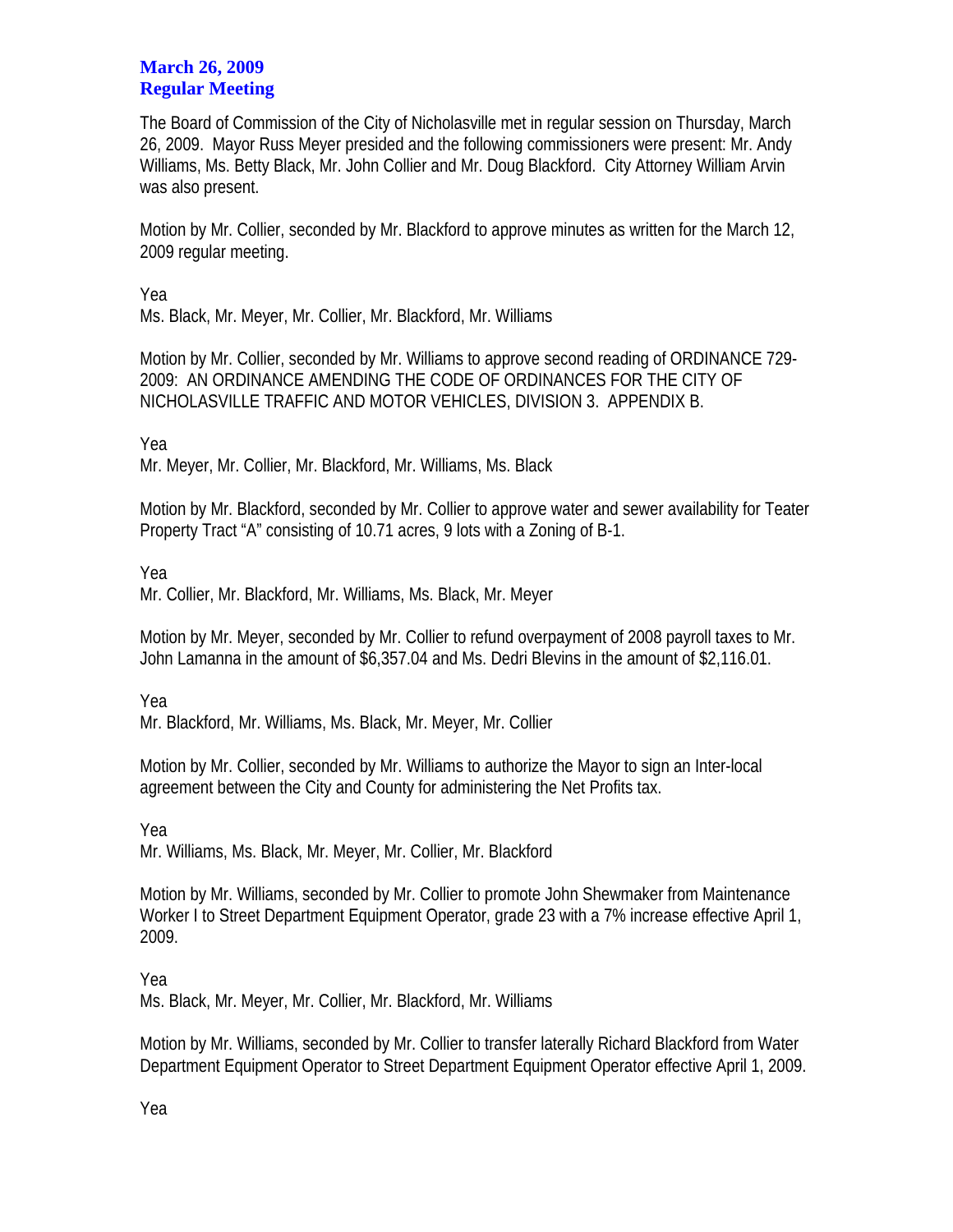## **March 26, 2009 Regular Meeting**

Mr. Meyer, Mr. Collier, Mr. Williams, Ms. Black **Abstain** Mr. Blackford

Motion by Mr. Blackford, seconded by Mr. Collier to authorize the Mayor to sign contract change order between the City and Bull of the Woods for time extension only (April 30, 2009).

Yea

Mr. Collier, Mr. Blackford, Mr. Williams, Ms. Black, Mr. Meyer

Motion by Mr. Blackford, seconded by Mr. Collier to authorize the Mayor to sign Resolution 032609A: RESOLUTION OF THE CITY OF NICHOLASVILLE, KENTUCKY APPROVING AND AUTHORIZING A FIRST SUPPLEMENTAL ASSISTANCE AGREEMENT BETWEEN THE CITY OF NICHOLASVILLE, KENTUCKY AND THE KENTUCKY INFRASTRUCTURE AUTHORITY. (loan dated January 1, 2008) Yea

Mr. Blackford, Mr. Williams, Ms. Black, Mr. Meyer, Mr. Collier

Motion by Mr. Blackford, seconded by Mr. Collier to authorize the Mayor to sign Resolution 032609B: RESOLUTION OF THE CITY OF NICHOLASVILLE, KENTUCKY APPROVING AND AUTHORIZING A FIRST SUPPLEMENTAL ASSISTANCE AGREEMENT BETWEEN THE CITY OF NICHOLASVILLE, KENTUCKY AND THE KENTUCKY INFRASTRUCTURE AUTHORITY. (loan dated March 1, 2007)

Yea

Mr. Williams, Ms. Black, Mr. Meyer, Mr. Collier, Mr. Blackford

Motion by Mr. Collier, seconded by Mr. Williams to approve accounts payable as listed in the amount of \$370,046.01.

Yea

Ms. Black, Mr. Meyer, Mr. Collier, Mr. Blackford, Mr. Williams

Motion by Mr. Meyer, seconded by Mr. Blackford to employ Martin East as special counsel for hearing on revocation of occupational license.

Yea

Mr. Meyer, Mr. Collier, Mr. Blackford, Mr. Williams, Ms. Black

Motion by Mr. Blackford, seconded by Mr. Collier in reference to the matter of licenses of Pops Pawn Shop and Richardson Drywall to continue revocation hearing until such time as Mr. John T. Richardson's charges are resolved in criminal court.

Yea Mr. Collier, Mr. Blackford, Mr. Williams, Mr. Meyer Nay Ms. Black